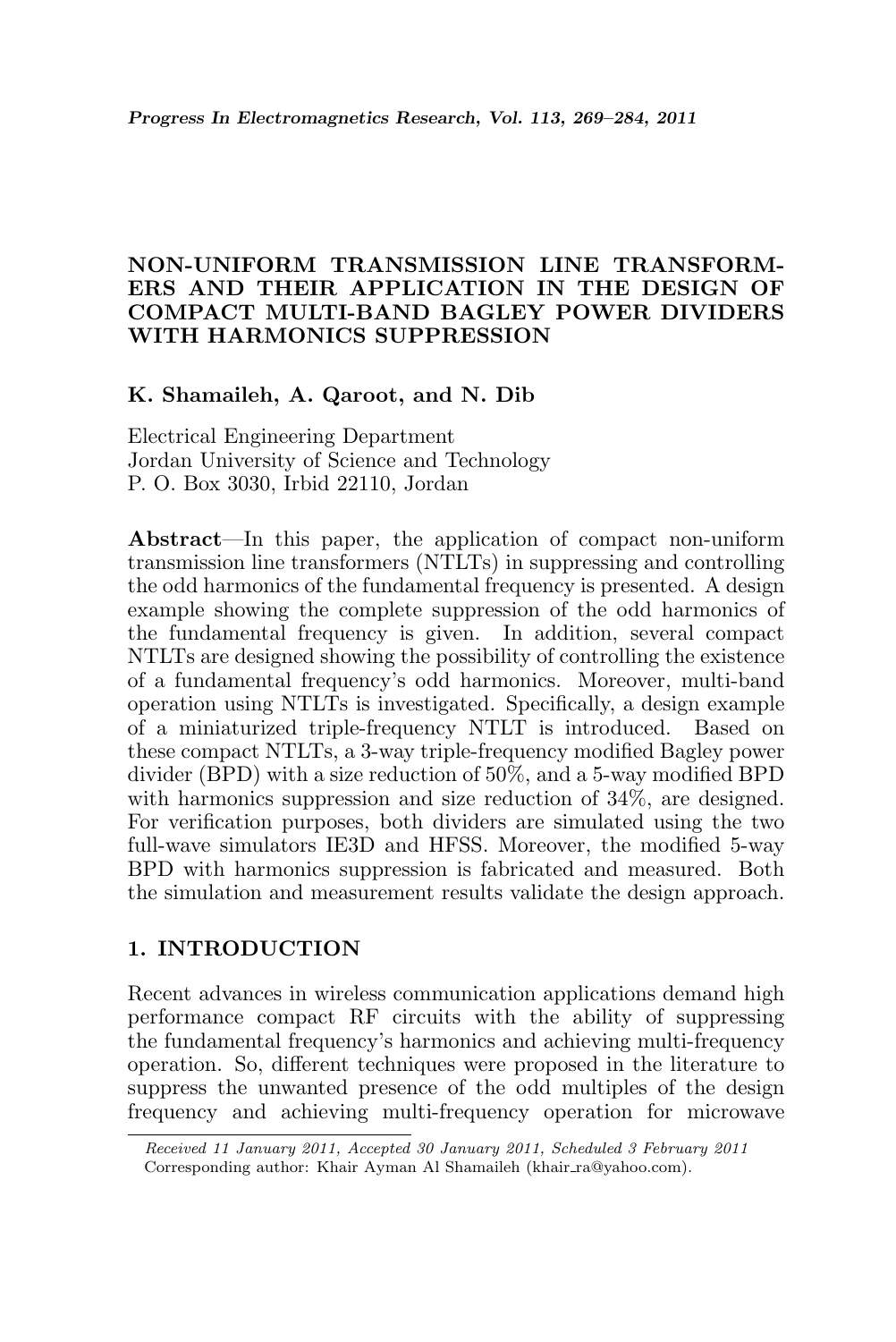components, such as power dividers and microwave couplers. In [1], a miniaturized Wilkinson power divider (WPD) with harmonics suppression was presented. Nevertheless, parallel combinations of capacitors and inductors were considered in the design. In [2], reduced size WPD and branch line coupler with harmonics suppression were proposed using T-shaped structure, where additional microstrip stubs had to be added to the conventional design. In [3], a WPD with size reduction of 68% and higher harmonics suppression was achieved. In [4], a modified WPD with *n*th harmonic suppression was proposed, where a parallel combination of an inductor and a resistor was used for isolation, and extra stubs were added to the conventional transmission line transformer (TLT) sections. In [5], a multi-frequency WPD was presented. Nevertheless, as the number of operating frequencies increases, more uniform transmission line transformer (UTLT) sections were needed which results, eventually, into a larger circuit area, especially at low frequencies. In [6], a compact dual-frequency threeway unequal power divider was presented. However, multiple sections of impedance transformers were used which increases the circuit area. In [7], a miniaturized dual-band power divider with harmonics suppression for GSM applications using artificial transmission lines was introduced. In [8, 9], dual-frequency WPDs were presented, in which additional microstrip lines were added to the conventional design.

Unlike the Wilkinson power dividers (WPDs), the Bagley polygon power divider [10–13] is one of the microwave power dividers that do not use lumped elements, and can be easily extended to any number of output ports. However, one of their major drawbacks is the large area they occupy especially at low frequencies. In [10], reduced size multi-way Bagley power divider (BPD) was presented, in which additional microstrip lines (in the form of shunt stubs) were added to the conventional BPD. In [11], an optimum design of a modified 3-way rectangular BPD was presented. In [12], a general design of compact multi-way dividers based on BPDs was introduced. In [13], a compact dual-frequency 3-way BPD using composite right/left handed (CRLH) transmission lines was presented, in which parallel combinations of lumped elements (capacitors and inductors) were used.

In this paper, the design of non-uniform transmission line transformers (NTLTs) [14–18] that are capable of reducing the circuit area, suppressing and/or controlling the odd harmonics of the fundamental frequency, and achieving multi-frequency operation will be presented. Then, in contrast to the techniques proposed in [1– 10] and [13] in which lumped elements and/or extra microstrip lines were incorporated into the conventional design of passive microwave components, these NTLTs are used in the design of miniaturized multi-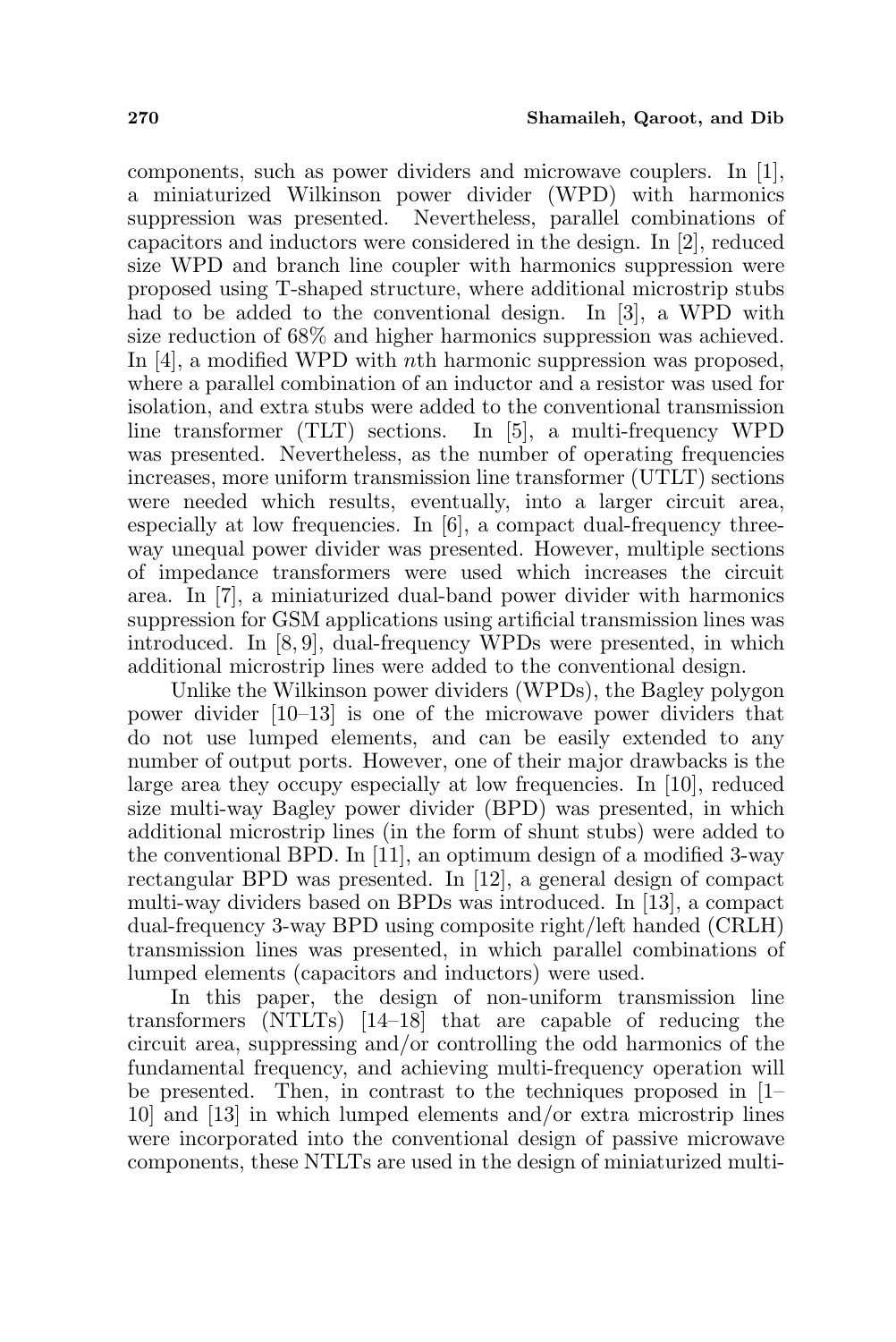band BPDs. Specifically, a miniaturized triple-frequency 3-way BPD and a compact single-band 5-way BPD with harmonics suppression are designed. The designed dividers are simulated using two different full-wave simulators (HFSS and IE3D). Moreover, the 5-way BPD is fabricated and measured. The results of the simulations and the measurements verify the design approach.

The paper is divided as follows: Section 2 briefly presents the theory of designing compact NTLTs. Section 3 shows the capability of NTLTs in suppressing and controlling the odd harmonics, in addition to their capability in achieving multi-band operation. In the same section, these NTLTs are incorporated into the design of compact 3 way and 5-way BPDs. Simulation and measurement results are given in the same section too. Section 4 concludes the paper.

## 2. DESIGN OF COMPACT NTLTS

In this section, the theory of designing compact NTLTs is briefly presented. A general simple design procedure of NTLTs was introduced in [14, 15], and their application in the design of compact Wilkinson power dividers and branch line couplers can be found in [16–18]. Figure 1 shows a typical uniform transmission line transformer (UTLT) that matches a load impedance  $Z_L$  to a source impedance  $Z_s$ , with a length of  $d_0 = \lambda/4$  and a characteristic impedance  $Z_0$ . An equivalent non-uniform transmission line transformer (NTLT) of length d, with a varying characteristic impedance  $Z(z)$  and propagation constant  $\beta(z)$ , is also shown in Figure 1. The NTLT is designed so that the magnitude of the reflection coefficient  $|\Gamma|$  is enforced to be zero (or very small) at a single design frequency or several design frequencies of interest. Moreover, size reduction is achieved by choosing the length  $d$  to be smaller than  $d_0$ .

The magnitude of the reflection coefficient of the NTLT can be calculated from its ABCD parameters which can be found by



Figure 1. A uniform TLT versus a compact non-uniform TLT.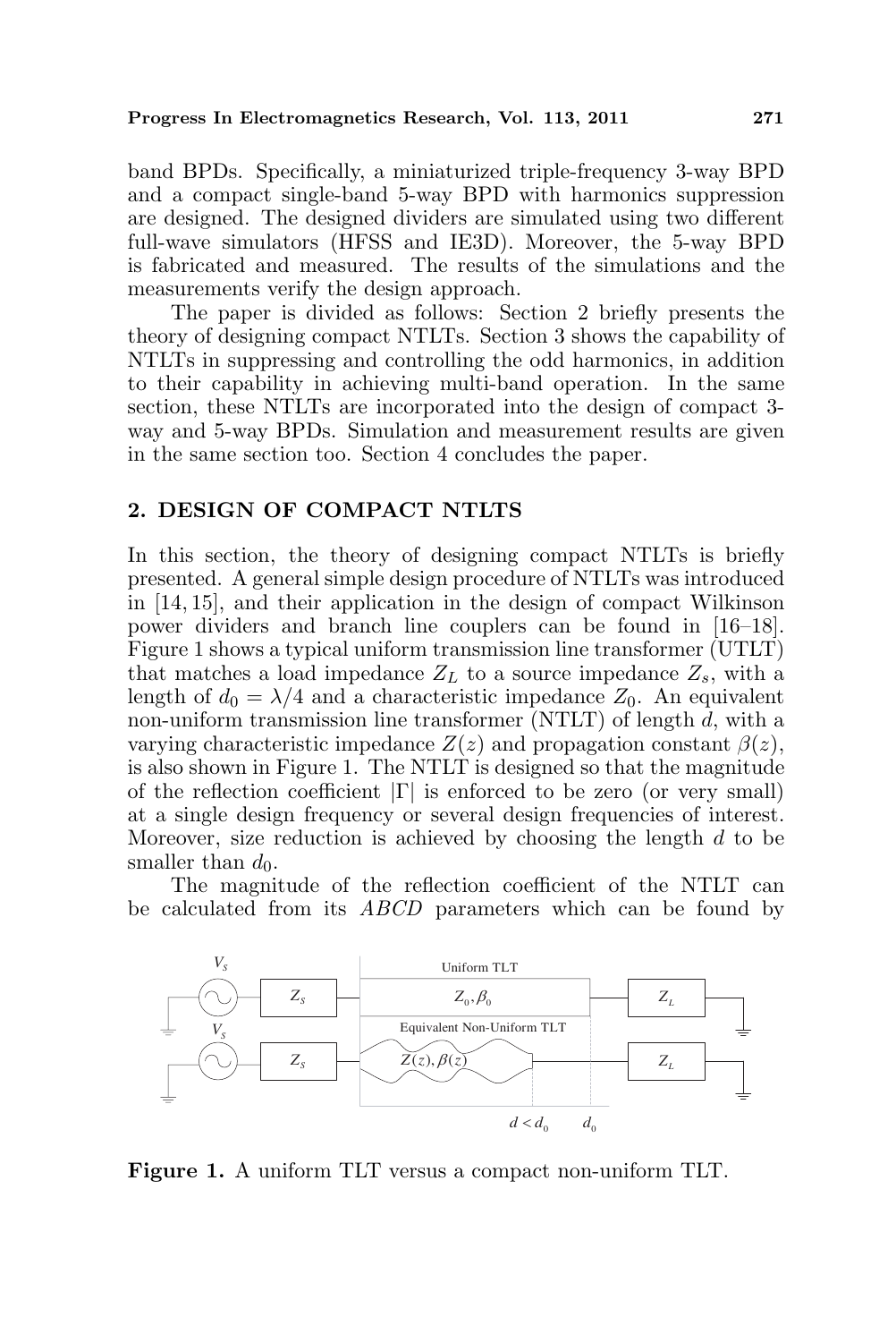#### 272 Shamaileh, Qaroot, and Dib

subdividing it into  $K$  uniform electrically short segments with length of  $\Delta z$ . The ABCD parameters of the whole NTLT are obtained by multiplying the ABCD parameters of each section as follows [19]: .<br>-

$$
\begin{bmatrix} A & B \\ C & D \end{bmatrix} = \begin{bmatrix} A_1 & B_1 \\ C_1 & D_1 \end{bmatrix} \dots \begin{bmatrix} A_i & B_i \\ C_i & D_i \end{bmatrix} \dots \begin{bmatrix} A_K & B_K \\ C_K & D_K \end{bmatrix} \quad (1)
$$

where the *ABCD* parameters of the *i*th segment are [19]:

$$
A_i = D_i = \cos(\Delta \theta) \tag{2a}
$$

$$
B_i = Z^2((i-0.5)\Delta z)C_i = jZ((i-0.5)\Delta z)\sin(\Delta \theta), \ i = 1, 2, ..., K \text{ (2b)}
$$

$$
\Delta \theta = \frac{2\pi}{\lambda} \Delta z = \frac{2\pi}{c} f \sqrt{\varepsilon_{eff}} \Delta z \tag{2c}
$$

Then, the following truncated Fourier series expansion for the normalized characteristic impedance  $\bar{Z}(z) = \frac{Z(z)}{Z_0}$  is considered [14, 15]:

$$
\ln\left(\bar{Z}\left(z\right)\right) = \sum_{n=0}^{N} C_n \cos\left(\frac{2\pi nz}{d}\right) \tag{3}
$$

So, an optimum designed compact length NTLT has to have its reflection coefficient magnitude at the design frequencies  $(f_i, j =$  $1, \ldots, M$  as close as possible to zero. Therefore, the optimum values of the Fourier coefficients  $C_n$ 's can be obtained through minimizing the following error function [15]:

$$
Error = \sqrt{\sum_{j=1}^{M} |\Gamma_{in}(f_j)|^2}
$$
 (4)

where:

$$
Z_{in}(f_j) = \frac{A(f_j) \cdot Z_L + B(f_j)}{C(f_j) \cdot Z_L + D(f_j)}
$$
(5a)

$$
\Gamma_{in}(f_j) = \frac{Z_{in}(f_j) - Z_s}{Z_{in}(f_j) + Z_s}
$$
\n(5b)

Also, the error function in (4) should be restricted by some constraints such as reasonable fabrication and physical matching, as follows:

$$
\bar{Z}_{\min} \le \bar{Z}\left(z\right) \le \bar{Z}_{\max} \tag{6a}
$$

$$
\bar{Z}\left(0\right) = \bar{Z}\left(d\right) = 1\tag{6b}
$$

So, the goal is to find the Fourier coefficients values  $(C_n)$  that minimize the above error function at the desired M frequencies. To solve the above constrained minimization problem, the MATLAB function "fmincon.m" is used.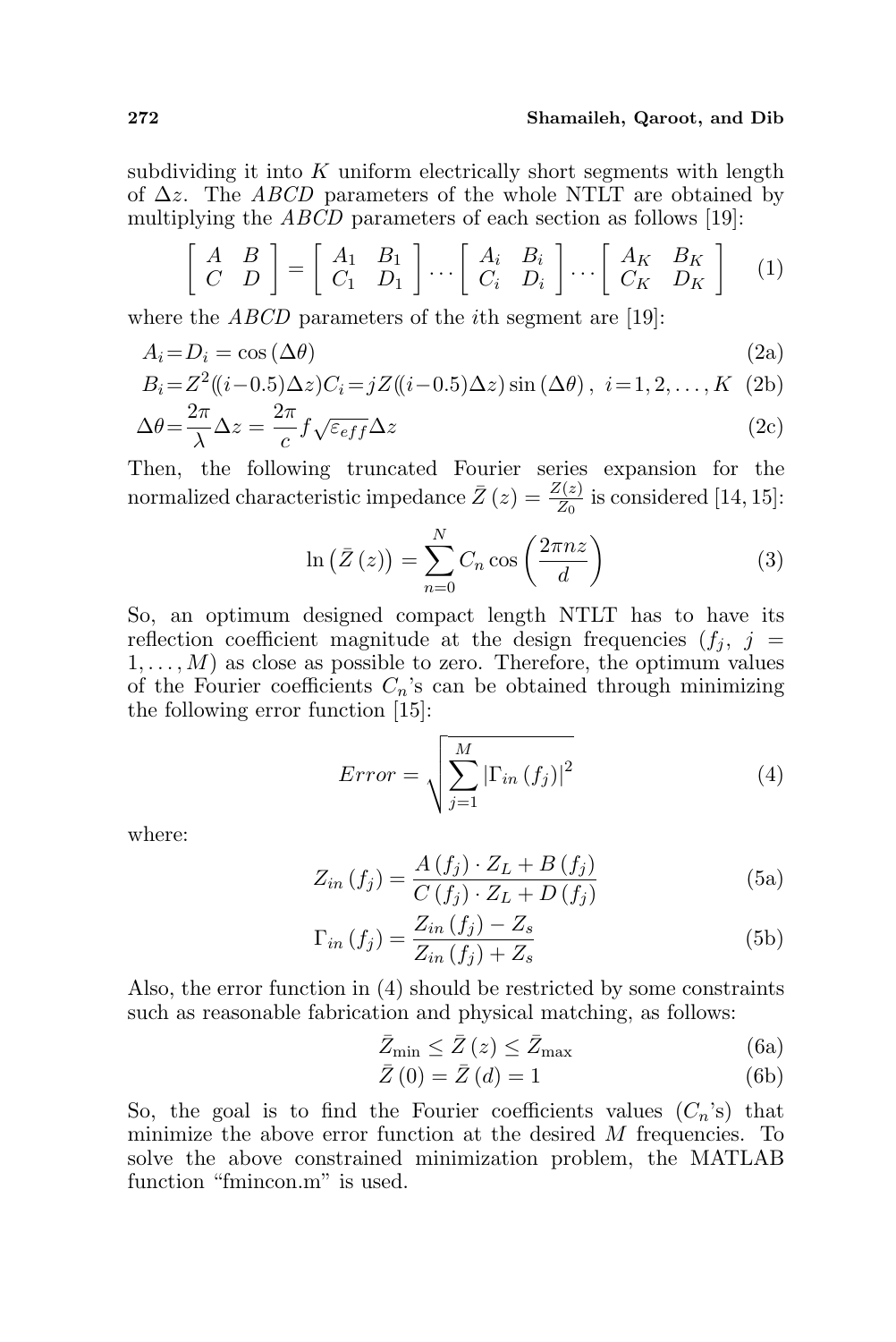## 3. EXAMPLES ON NTLTS APPLICATIONS

In this section, some examples will be presented to show the capabilities of the NTLTs presented in Section 2 in achieving size reduction, harmonics suppression or control, and multi-frequency operation. Then, these NTLTs will be used in the design of miniaturized tripleband 3-way BPD and single-band 5-way BPD.

## 3.1. NTLTs for Harmonics Suppression

First, a NTLT that matches a load impedance of  $33.33 \Omega$  to a source impedance of  $100 \Omega$  is designed to operate at a fundamental frequency of 1 GHz. For an FR-4 substrate with a relative permittivity  $(\varepsilon_r)$  of 4.6, and a substrate height of 1.6 mm, the length of the UTLT is 41 mm. Considering Equation (4) with  $|\Gamma_{in}(f_i)| = |\Gamma_{in}(1 \text{ GHz})|$  and choosing the length of the NTLT as  $d = 27$  mm, a size reduction of 34% is achieved. Figure 2 shows  $S_{11}$  (in dB) for both the UTLT and NTLT in the frequency range from 0 to 10 GHz. It can be clearly seen that using the NTLT results in the complete suppression of the odd harmonics of the fundamental frequency. The Fourier coefficients for the designed NTLT are shown in Table 1. It should be mentioned here that the error value in Equation (4) equals  $1.5 \times 10^{-7}$ .

Table 1. Fourier coefficients for the designed reduced size NTLT.

| $C_0$  |                    | ပြစ                                                             | しっ     |          |           |
|--------|--------------------|-----------------------------------------------------------------|--------|----------|-----------|
|        |                    | $0.0675 \mid 0.2104 \mid -0.9999 \mid -0.3045 \mid 0.2079 \mid$ |        |          | $-0.2929$ |
| $C_6$  |                    |                                                                 | Uα     | $C_{10}$ |           |
| 0.4117 | $\mid 0.2248 \mid$ | 0.1745                                                          | 0.2614 | 0.0392   |           |

## 3.2. NTLTs for Harmonics Control

Besides the capability of harmonics suppression, compact NTLTs can also control the presence of the fundamental frequency's odd harmonics. By choosing the wanted harmonics along with the fundamental frequency in Equation (4), one can control the existence of any harmonics. Figures 3–5 represent different scenarios considering the same fundamental frequency, the same substrate, and the same UTLT and NTLT lengths mentioned above.

Figure 3 shows the suppression of the third, fifth and ninth odd harmonics while maintaining the seventh. Also, Figure 4 shows the suppression of the third and the seventh ones, while Figure 5 shows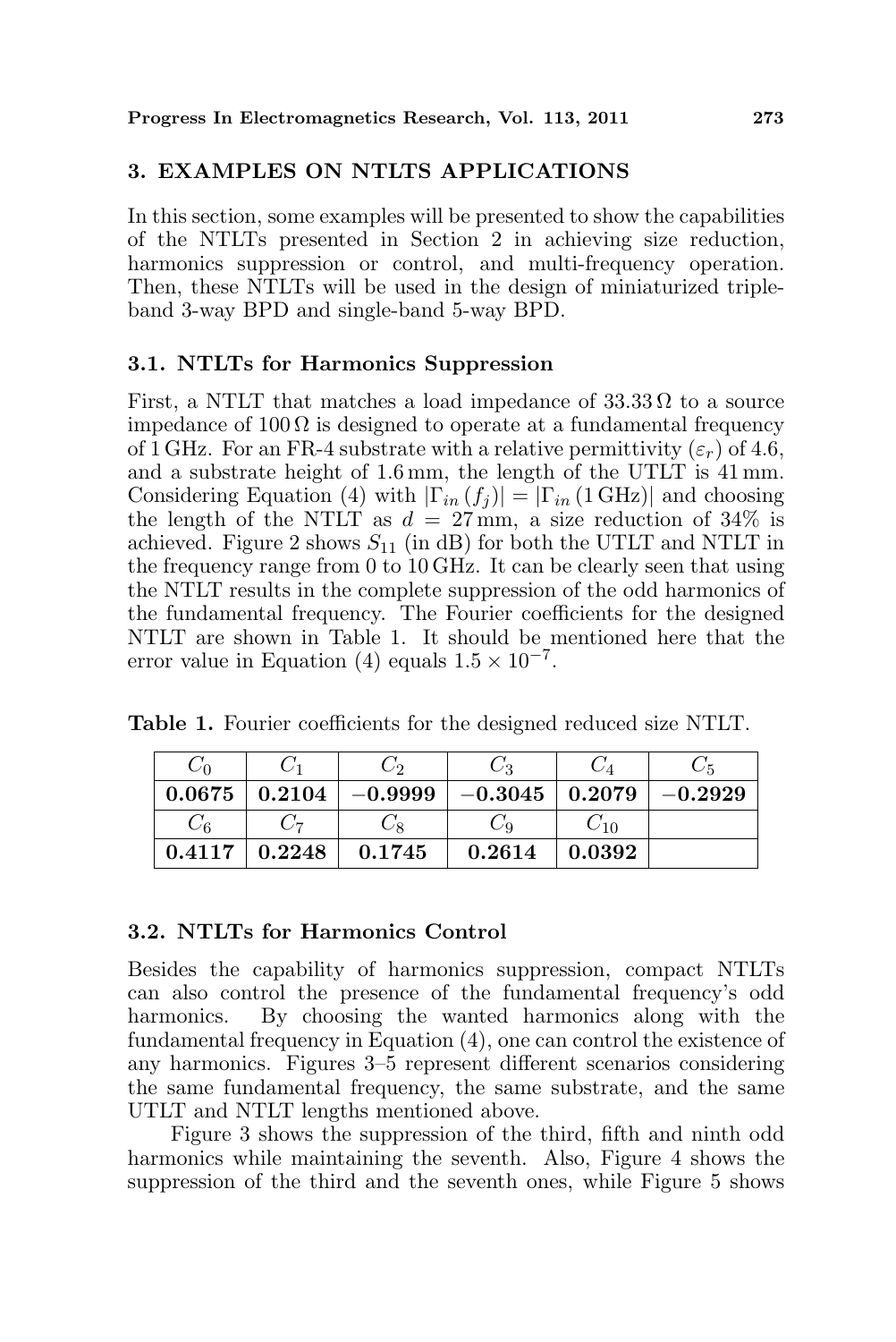

**Figure 2.**  $S_{11}$  (in dB) of the reduced size NTLT versus the UTLT.



**Figure 3.**  $S_{11}$  (in dB) of the NTLT that suppresses the 3rd, 5th and 9th harmonics versus the UTLT response.

Table 2. Fourier coefficients for the different scenarios of the harmonics suppressing NTLTs.

| $C_n's$                          | $C_0$     | $C_1$     | C <sub>2</sub> | $C_3$     | $C_4$     |
|----------------------------------|-----------|-----------|----------------|-----------|-----------|
| 1st scenario                     | $-0.0567$ | $-0.7060$ | 0.5868         | 0.6973    | 0.0581    |
| 2nd scenario                     | 0.0134    | $-0.1214$ | 0.0864         | $-0.1381$ | 0.4421    |
| 3rd scenario $-0.0069$ $-0.2315$ |           |           | $-0.4156$      | 0.4524    | $-0.2033$ |
| $C_5$                            | $C_6$     | $C_7$     | $C_8$          | $C_9$     | $C_{10}$  |
| $-0.1436$                        | $-0.0134$ | $-0.0664$ | $-0.1611$      | $-0.1330$ | $-0.0618$ |
| 0.2422                           | 0.5535    | $-0.5339$ | $-0.4239$      | 0.3248    | $-0.4451$ |
| $-0.6160$                        | 0.0588    | $-0.0484$ | 0.7335         | 0.0776    | 0.1993    |

the suppression of the fifth and the seventh ones. Table 2 below summarizes the Fourier series coefficients of the three different cases. The obtained error values in Equation (4) for the three different cases were in terms of 10−<sup>4</sup> .

## 3.3. NTLTs for Multi-band Operation

So far, using the NTLTs, harmonics suppression and control were introduced. In this section, compact triple-frequency NTLT will be presented, and is then, applied in the design of a reduced size triple-frequency 3-way modified BPD. Figure 6 shows the schematic diagram of the modified 3-way BPD proposed in [12]. Using simple transmission line theory, it can be easily shown that the length  $l_h$  can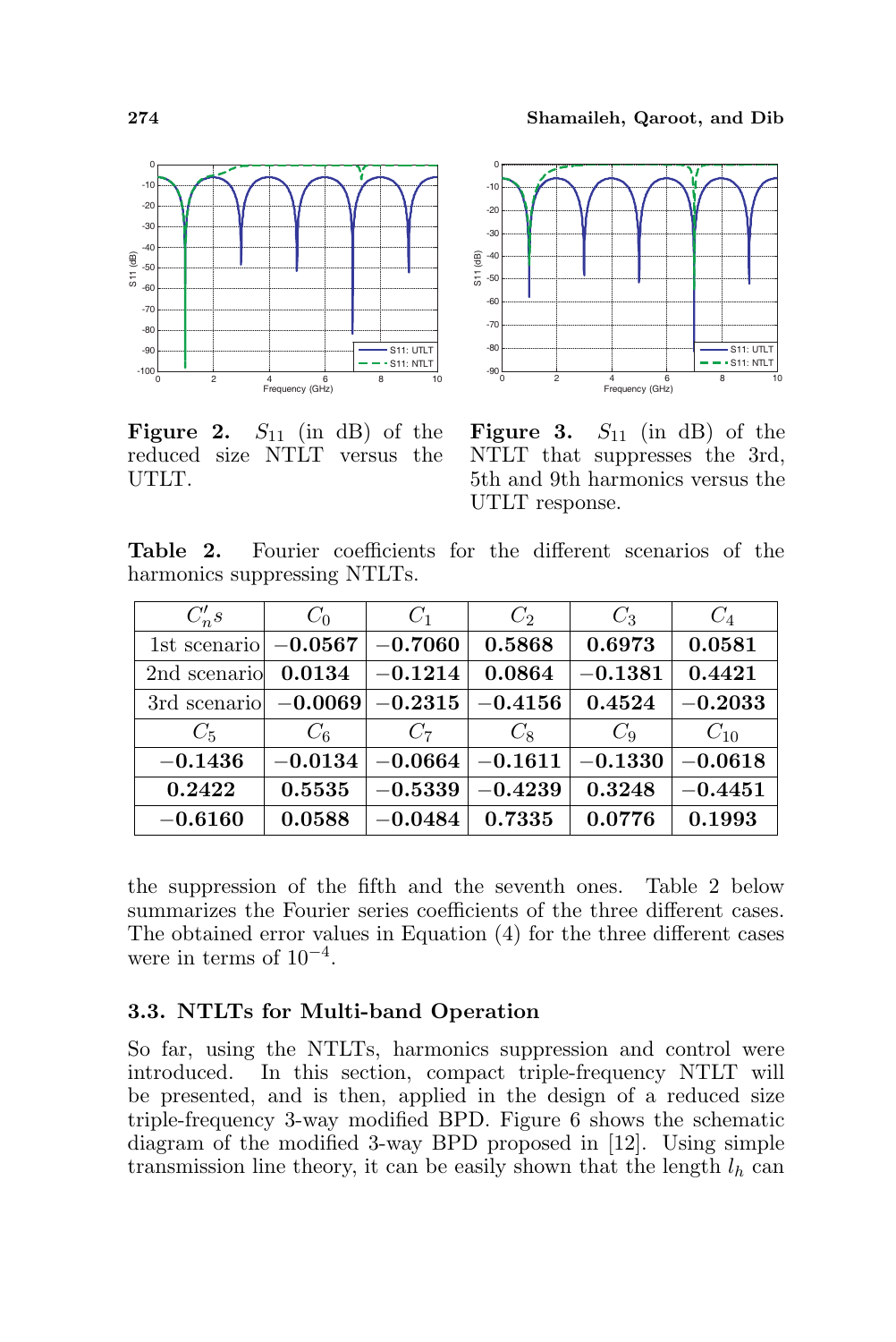

Figure 4.  $S_{11}$  (in dB) of the NTLT that suppresses the 3rd and 7th harmonics versus the UTLT response.



**Figure 5.**  $S_{11}$  (in dB) of the NTLT that suppresses the 5th and 7th harmonics versus the UTLT response.



Figure 6. Schematic diagram of the 3-way modified BPD proposed in [12].

be arbitrarily chosen, while the impedances are given as:  $Z_h = 2Z_0$  and  $Z_m = \frac{2Z_0}{\sqrt{3}}$  $\frac{5}{3}$  [12]. Thus, each quarter-wave section matches an impedance of  $\frac{2Z_0}{3}$  to  $2Z_0$ , resulting in a perfect match at port 1 (the input port) and equal split power division to the three output ports.

Here, assuming  $Z_0 = 50 \Omega$ , these uniform quarter-wave transformers will be replaced by triple-frequency NTLTs that match a load impedance of  $33.33\Omega$  to a source impedance of 100  $\Omega$ . Specifically, considering the same substrate mentioned earlier, and operating frequencies of 0.5 GHz, 1.25 GHz and 2 GHz, each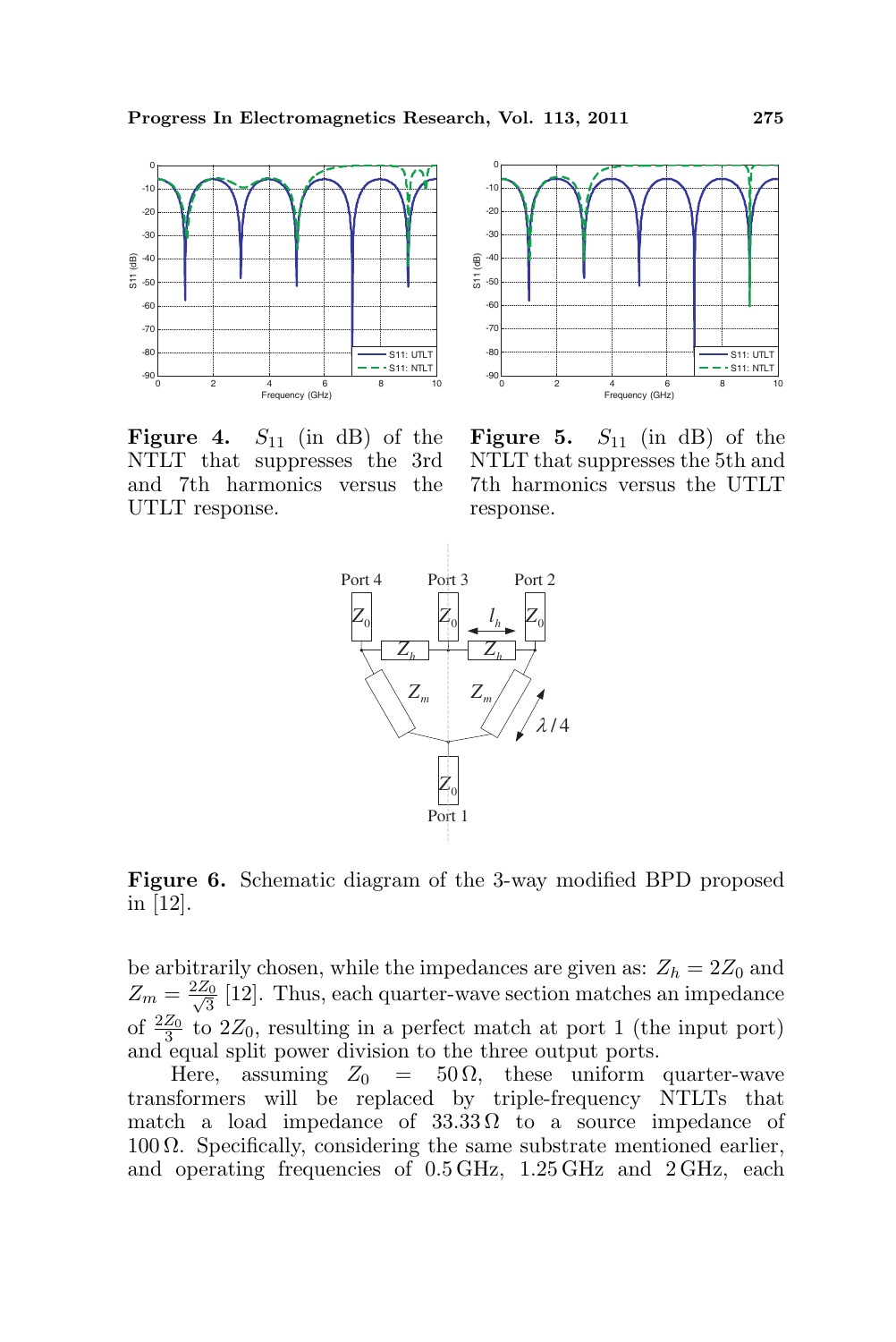$57.735 \Omega$  quarter-wave uniform section is replaced by an NTLT having a length of  $81.2 \,\mathrm{mm}$  (which corresponds to a quarterwavelength at 0.5 GHz), and a non-uniform impedance bounded wavelength at 0.5 GHz), and a non-uniform impedance bounded<br>between  $(0.5 \le \bar{Z}(z) \le 2.176)$  corresponding to a microstrip width variation of  $(0.332 \text{ mm} \leq W(z) \leq 6.8 \text{ mm})$ . For comparison purposes, Figure 7(a) shows the triple-frequency uniform 3-section transformer that has been designed using the expressions in [20], while Figure 7(b) presents the proposed layout of the triple-frequency NTLT section. Also, Figure 7(c) presents the proposed BPD after incorporating the designed NTLT sections instead of the conventional uniform ones.

It is worth mentioning here that compactness is achieved without adding any extra transmission lines and/or lumped elements. Moreover, during the optimization process, Equation (6b) was not enforced to give more freedom in the design. Comparing Figures 7(a) and 7(b), it is clear that a size reduction of 50% is achieved.



Figure 7. (a) The triple-frequency uniform 3-section transformer, (b) the proposed triple-frequency NTLT section, and (c) the proposed 3-way NTLTs-based BPD. (Dimensions are in mm).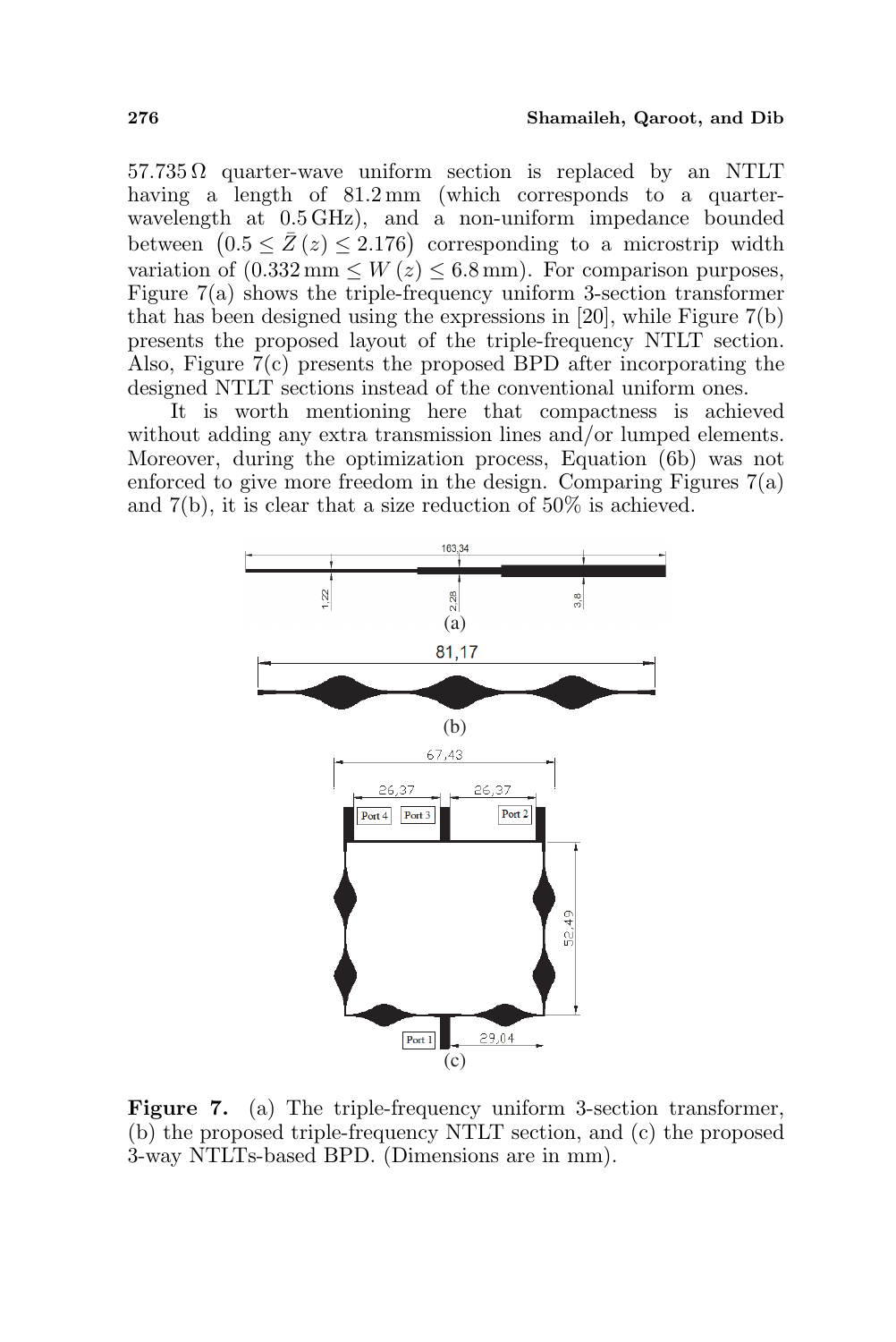

Figure 8. Simulation results for the triple-band 3-way NTLTs-based BPD.

Figure 8 shows the full-wave simulation results for the designed compact 3-way BPD (shown in Figure  $7(c)$ ) using the full-wave simulators IE3D [21] and HFSS [22]. The triple-frequency behavior is very clear. Very good input port matching is achieved around the design frequencies. Specifically, the input port matching parameter  $S_{11}$ is below −20 dB around the design frequencies. Also, the transmission parameters  $S_{12}$ ,  $S_{13}$  and  $S_{14}$  vary between  $-4.8$  dB and  $-5$  dB at the design frequencies, which is very close to their theoretical value of −4.77 dB. It is worth mentioning here that, because of the symmetry of the BPD structure, the transmission parameter  $S_{14}$  is the same as the transmission parameter  $S_{12}$ . In general, the results are acceptable; with a small shift in the design frequencies (especially at the lower frequency 0.5 GHz) which is due to the resulting error in the optimization process and the effect of the discontinuities. The Fourier series coefficients for the triple-frequency NTLT are given in Table 3 with an error value of 0.042.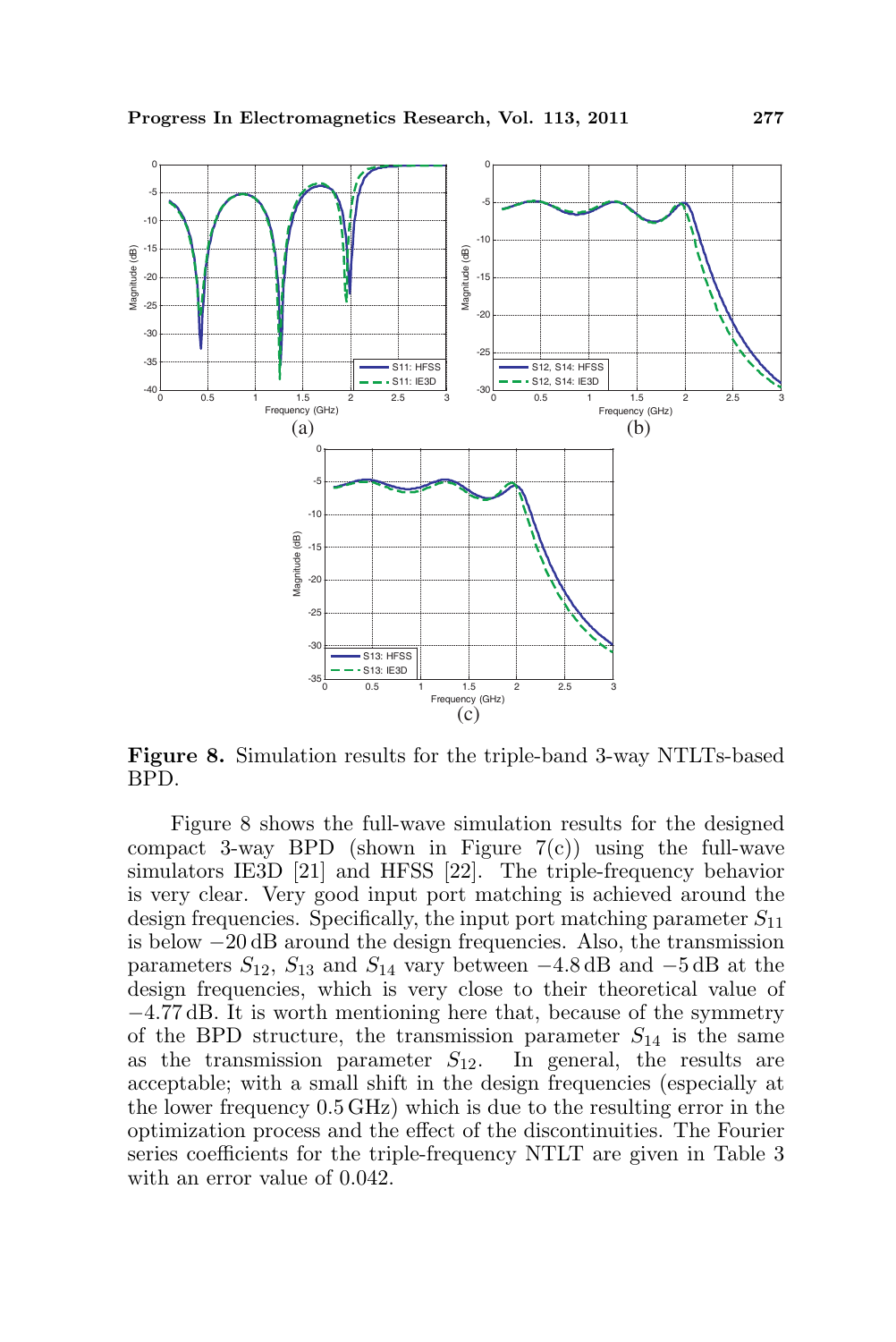Table 3. The Fourier coefficients for the designed triple-frequency NTLT.

| $\cup$ 0  |           | $\scriptstyle{C_2}$ | Ċз          |                   |           |
|-----------|-----------|---------------------|-------------|-------------------|-----------|
| 0.1292    | 0.1516    | 0.2025              | 0.5549      | $-0.3555$ $\vert$ | $-0.1145$ |
| しら        |           |                     | Uα          | $U_{10}$          |           |
| $-0.0658$ | $-0.0082$ | $-0.0241$           | $ -0.0190 $ | $-0.0163$         |           |



Figure 9. Schematic diagram of the modified 5-way BPD proposed in [12].

#### 3.4. Design of a 5-way BPD with Harmonics Suppression

Figure 9 shows the schematic diagram of the modified 5-way BPD proposed in [12]. According to the analysis presented in [12], the lengths  $l_{h1}$  and  $l_{h2}$  can be arbitrarily chosen, and the impedances are given as follows:  $Z_m = \frac{2Z_0}{\sqrt{5}}$  $\frac{\zeta_0}{5}$ ,  $Z_{h2} = 2Z_0$ , and  $Z_{h1} = 2Z_0/3$ . Thus, each quarter-wave section matches an impedance of  $\frac{2Z_0}{5}$  to  $2Z_0$ , resulting in a perfect match at port 1 (the input port) and equal split power division to the five output ports. Using the same approach presented above, the quarter-wave uniform sections will be replaced by their equivalent NTLTs.

For  $Z_0 = 50 \Omega$ , and considering the same substrate mentioned above, the corresponding microstrip line widths are  $W_m = 3.55$  mm,  $W_{h1} = 5.511$  mm, and  $W_{h2} = 0.64$  mm. Now, for a design frequency of 1 GHz, each quarter-wave section (with  $d_0 = 40.04$  mm, and  $Z_m = 44.72 \Omega$ ) that matches a load impedance  $Z_L = 20 \Omega$  to a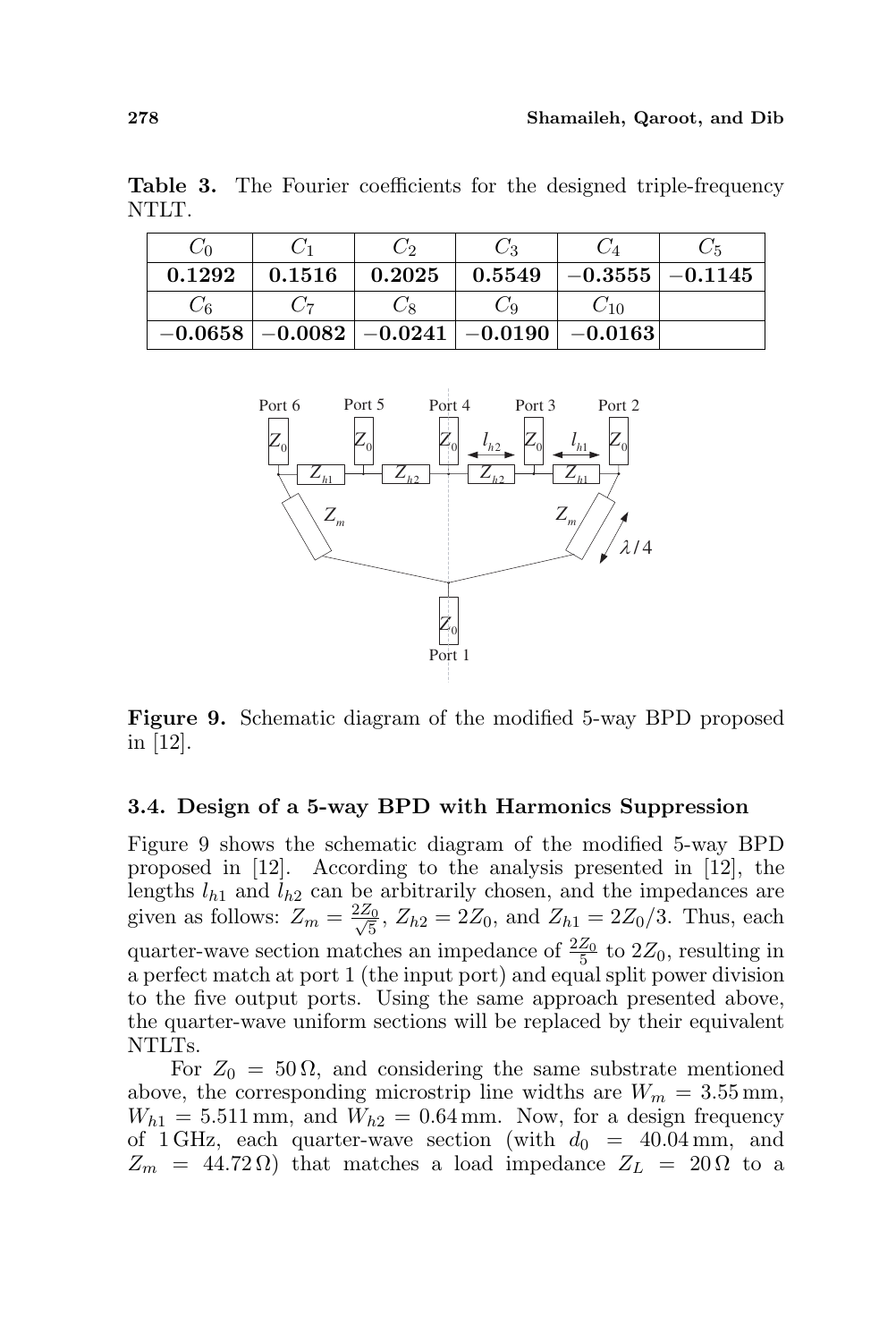source impedance  $Z_S = 100 \Omega$ , is replaced with an equivalent NTLT having a length of 26.73 mm, and a non-uniform impedance bounded having a length of 26.73 mm, and a non-uniform impedance bounded<br>between  $(0.385 \le \bar{Z}(z) \le 3.57)$  corresponding to a width variation of  $(0.12 \,\mathrm{mm} \leq W(z) \leq 13 \,\mathrm{mm})$ . Figure 10(a) shows the designed NTLT, while Figure  $10(b)$  presents the proposed layout of the 5-way BPD after incorporating the NTLTs instead of the uniform quarter-wave transformers.



Figure 10. (a) The designed NTLT, (b) the proposed compact 5-way BPD using NTLTs. (Dimensions in mm).



Figure 11.  $S_{11}$  of the designed single-frequency NTLT shown in Figure  $10(a)$ .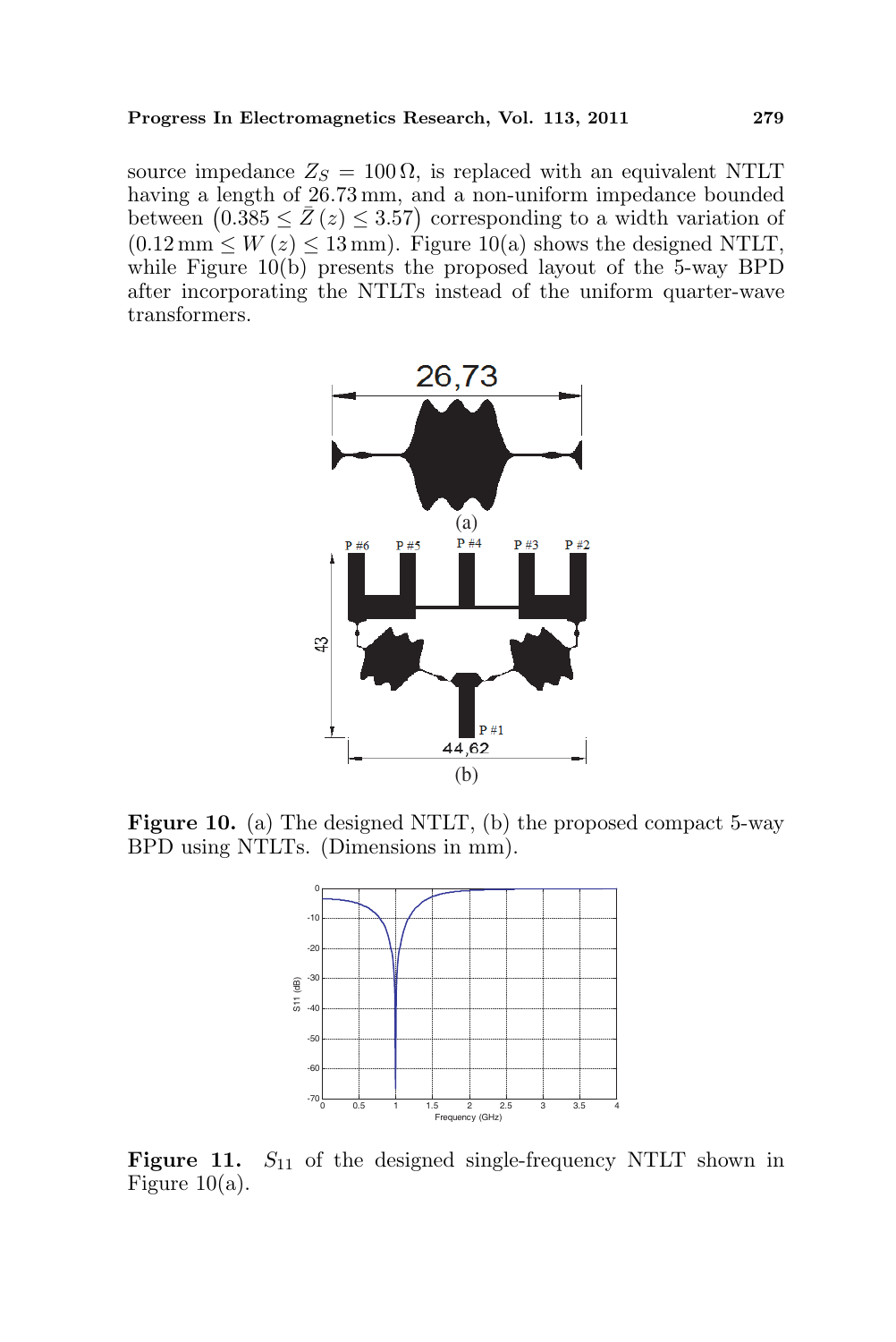Figure 11 shows the input port matching parameter  $(S_{11})$  for the designed NTLT that will replace each UTLT in the 5-way BPD. It is clear from Figure 11 that a perfect match is obtained at the design frequency (1 GHz). Moreover, the 3rd harmonic of the fundamental frequency is suppressed.

Figure 12 shows the full-wave simulation results of this compact NTLTs-based 5-way BPD. In Figure 12(a), the input port matching parameter  $S_{11}$  is below  $-25$  dB with a small frequency shift of about 0.1 GHz from the design frequency. This shift could be due to the parasitic effects of the discontinuities in the structure. Figures 12(b), 12(c) and 12(d) present the transmission parameters  $S_{12}$ ,  $S_{13}$ , and  $S_{14}$ , respectively, of the designed compact 5-way BPD. The values of the insertion losses are close to their theoretical value of −7 dB at 0.9 GHz. Better performance could be achieved by optimizing the structure of the divider to obtain the exact response at the design frequency. It should be mentioned here that  $S_{12} = S_{16}$ , and  $S_{13} = S_{15}$ , due to the symmetry of the structure. The suppression of the odd harmonics of



Figure 12. Scattering parameters of the compact 5-way BPD.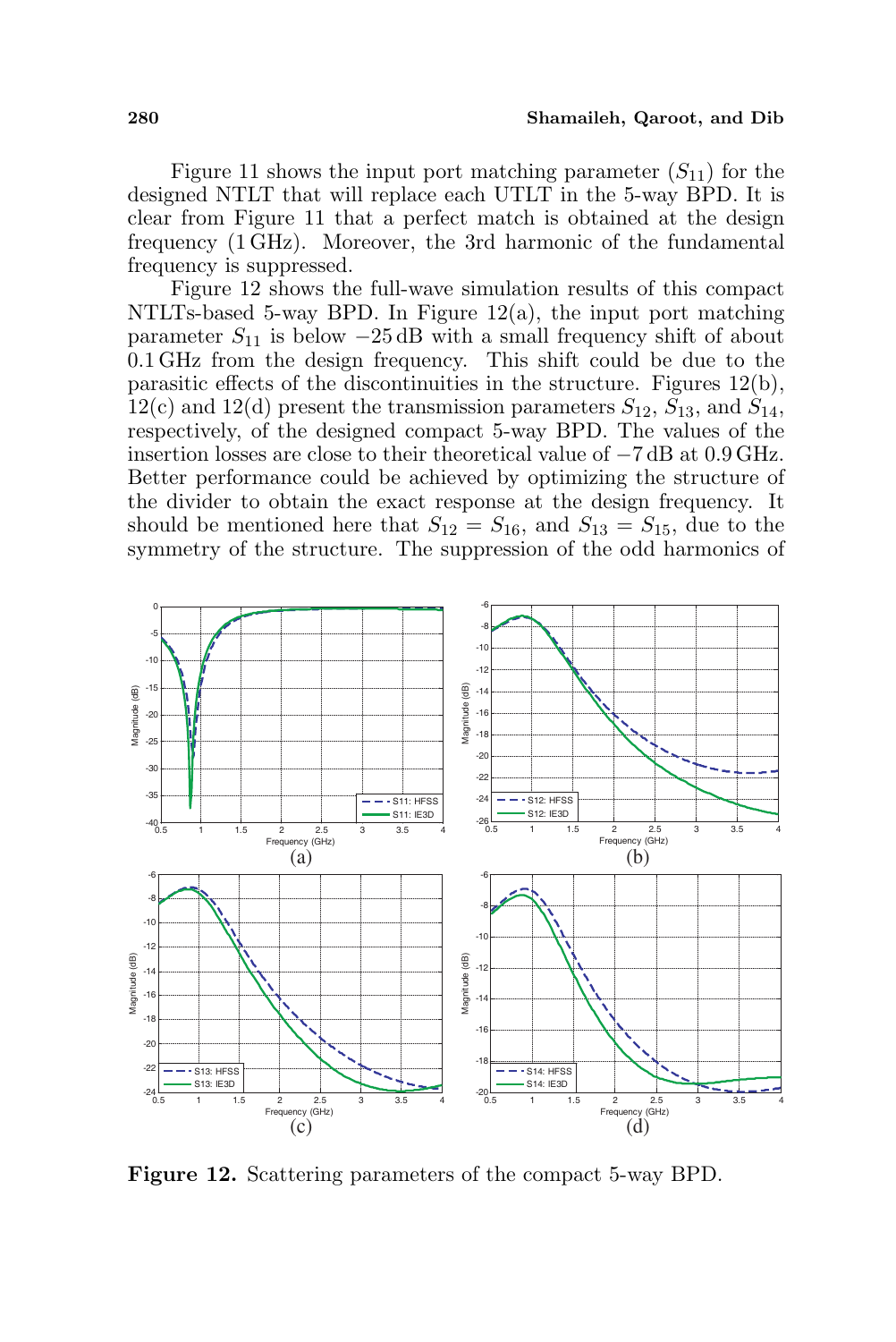|           |           | - 79                  |           |           |           |
|-----------|-----------|-----------------------|-----------|-----------|-----------|
| 0.3116    | 0.9912    | $-0.5972$ $\parallel$ | $-0.2370$ | 0.2493    | $-0.1220$ |
|           |           | -8                    | ∠α        | $-10$     |           |
| $-0.2223$ | $-0.0185$ | $-0.1720$ $\parallel$ | $-0.1301$ | $-0.0531$ |           |

Table 4. The Fourier coefficients for the NTLT used in the design of the compact 5-way BPD.



Figure 13. A photograph of the fabricated compact 5-way BPD with NTLTs.



Figure 14. The measured scattering parameters of the fabricated 5-way miniaturized BPD.

the design frequency is clearly seen. This is due to the fact that the designed compact NTLT was enforced to give a reflection coefficient magnitude as close to zero as possible at the fundamental frequency only. Table 4 gives the Fourier coefficients for the designed NTLT shown in Figure 10(a). The error value in Equation  $(4)$  was around 10−<sup>6</sup> .

For further validation, the designed compact 5-way BPD has been fabricated. A photograph of the fabricated divider is shown in Figure 13. Figure 14 shows the measurement results using an Agilent Spectrum Analyzer (with a built-in tracking generator extending from 0–1.5 GHz). The measured results are in good agreement with the simulation ones shown in Figure 12. The measured input port matching parameter  $S_{11}$  is below  $-20$  dB at 0.9 GHz, and the transmission parameters vary around −7 dB at the design frequency. The small discrepancies between simulation and measurement results could be due to the connectors, fabrication process, measurement errors, and the fact that a spectrum analyzer (not a network analyzer) is used.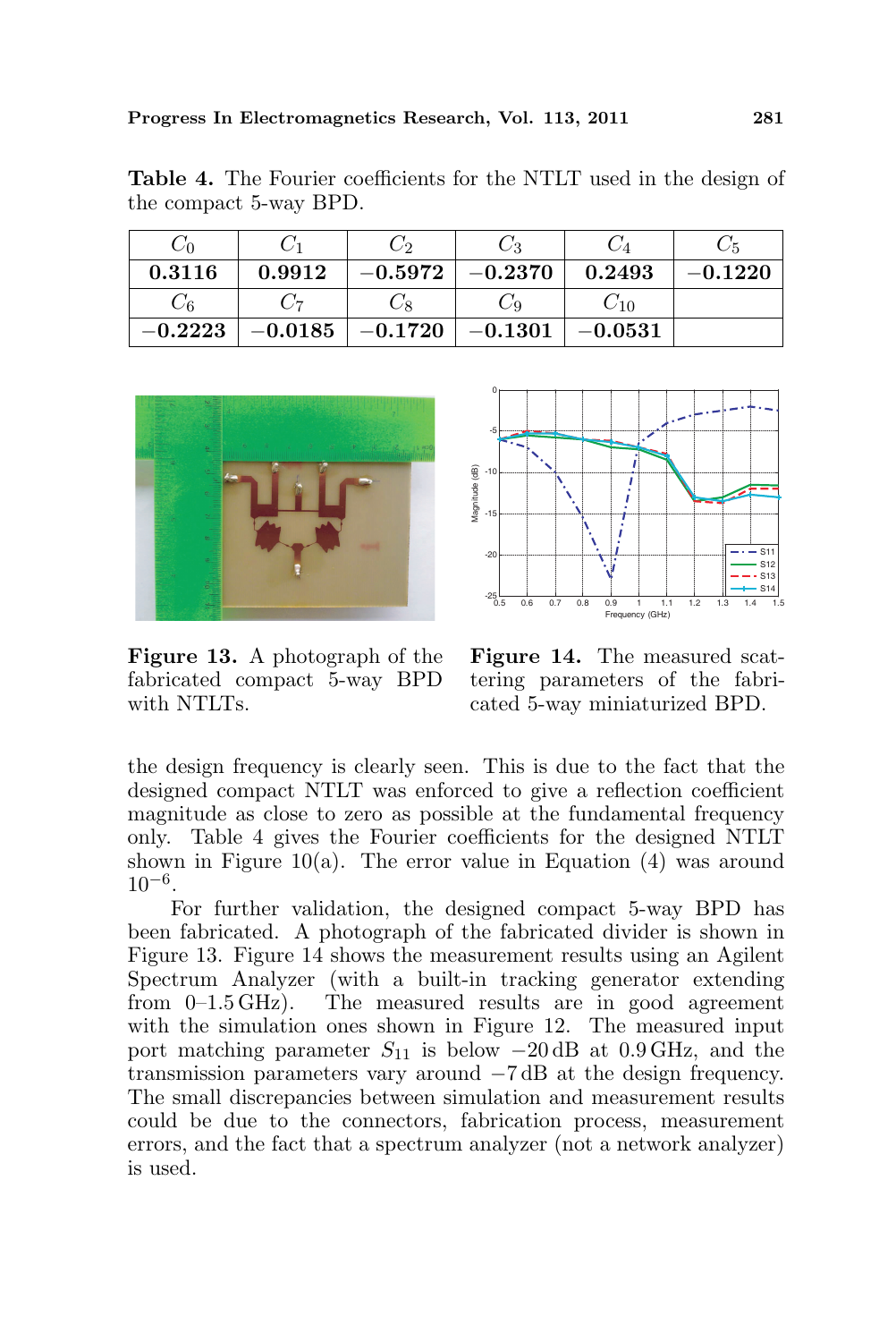# 4. CONCLUSIONS

The concept of non-uniform transmission line transformers (NTLTs) was used in the achievement of size reduction, harmonics suppression, harmonics control, and multi-frequency operation. Based on this concept, compact Bagley power dividers (BPDs) were designed. Specifically, a triple-frequency 3-way BPD was designed and simulated, and a 5-way BPD with harmonics suppression was designed, simulated, and fabricated. The simulations and experimental results prove the validity of the design approach. Size reduction of about 50% and 34% were achieved for the 3-way and 5-way BPDs, respectively. Discrepancies between simulation and measurements are mainly due to the fabrication process and measurements errors.

## REFERENCES

- 1. Yang, J., C. Gu, and W. Wu, "Design of novel compact coupled microstrip power divider with harmonic suppression," IEEE Microwave and Wireless Components Letters, Vol. 18, No. 9, 572– 574, September 2008.
- 2. Srisathit, K., P. Jadpum, and W. Surakampontom, "Miniature Wilkinson divider and hybrid coupler with harmonic suppression using T-shaped transmission line," Proceedings of 2007 Asia-Pacific Microwave Conference, Bangkok, December 2007.
- 3. Pandey, D. K. and S. Sanyal, "Miniaturized Wilkinson power divider with higher harmonic suppression," 10th Int. Conference on Electromagnetic Interference & Compatibility, INCEMIC 2008, 37–40, Bangalore, 2008.
- 4. Yi, K.-H. and B. Kang, "Modified Wilkinson power divider for nth harmonic suppression," IEEE Microwave and Wireless Components Letters, Vol. 13, No. 5, 178–180, May 2003.
- 5. Dib, N. and M. Khodier, "Design and optimization of multiband wilkinson power divider," International Journal of RF and Microwave Computer-Aided Engineering, Vol. 18, No. 1, 14–20, January 2008.
- 6. Li, Q., J.-G. Gong, C.-L. Li, X.-H. Wang, L. Xu, and X.-W. Shi, "A compact dual-frequency three-way unequal power divider," Journal of Electromagnetics Waves and Applications, Vol. 24, No. 2–3, 383–390, 2010.
- 7. Huang, W., C. Liu, L. Yan, and K. Huang, "A miniaturized dualband power divider with harmonic suppression for GSM appli-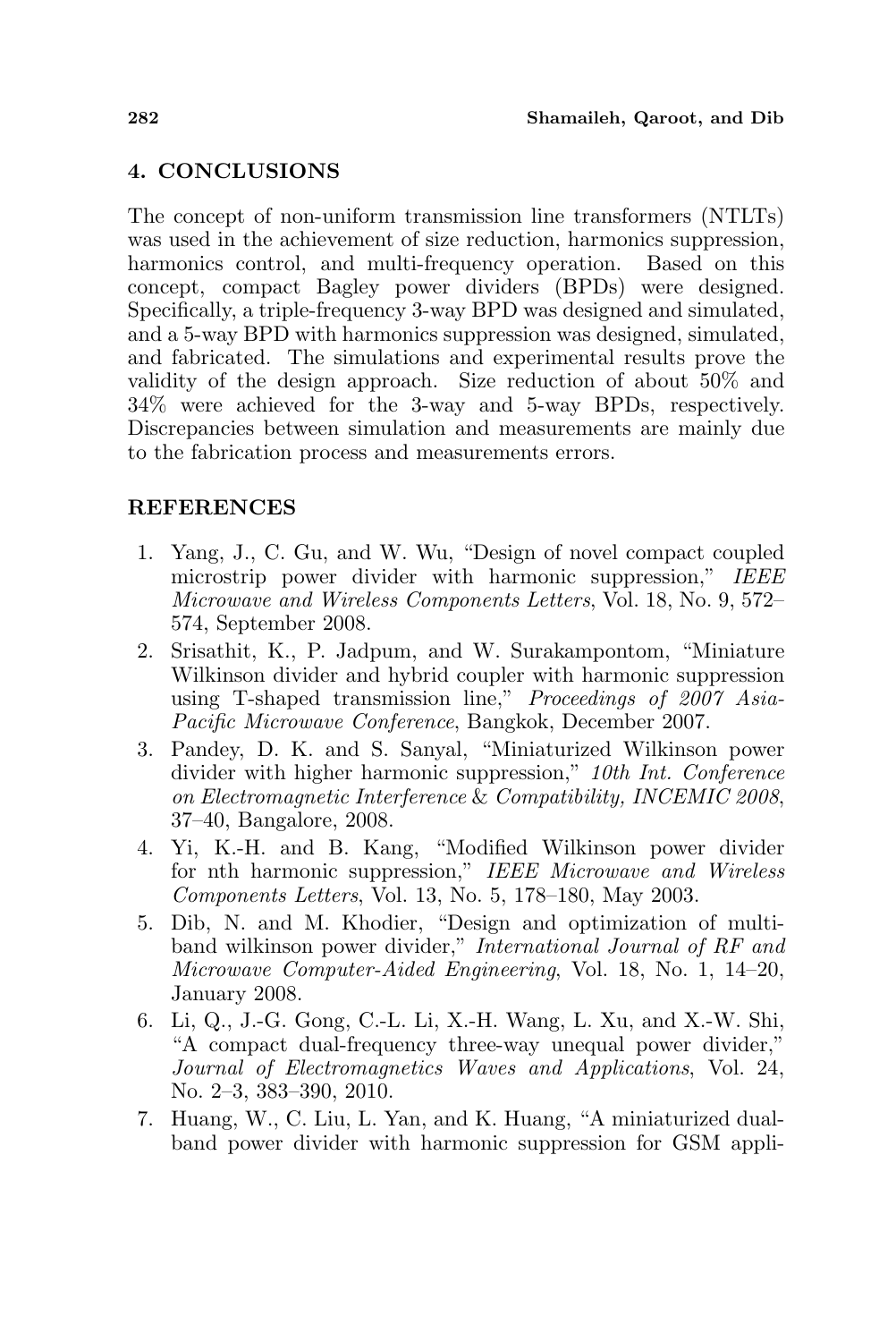cations," Journal of Electromagnetics Waves and Applications, Vol. 24, No. 1, 81–91, 2010.

- 8. Wu, Y., Y. Liu, and S. Li, "A new dual-frequency Wilkinson power divider," Journal of Electromagnetics Waves and Applications, Vol. 23, No. 4, 483–492, 2009.
- 9. Li, X., S.-X. Gong, L. Yang, and Y.-J. Yang, "A novel Wilkinson power divider for dual-band operation," *Journal of* Electromagnetics Waves and Applications, Vol. 23, No. 2–3, 395– 404, 2009.
- 10. Wuren, T., K. Taniya, I. Sakagami, and M. Tahara, "Miniaturization of 3- and 5-way bagley polygon power dividers," 2005 Asia-Pacific Microwave Conference (APMC) Proceedings, Vol. 4, December 2005.
- 11. Oraizi, H. and S.-A. Ayati, "Optimum design of a modified 3 way bagley rectangular power divider," Mediterranean Microwave Symposium (MMS), 25–28, 2010.
- 12. Sakagami, I., T. Wuren, M. Fujii, and M. Tahara, "Compact multi-way power dividers similar to the bagley polygon," IEEE Int. Microwave Symposium (IMS), 419–422, 2007.
- 13. Elles, D. S. and Y.-K. Yoon, "Compact dual band three way bagley polygon power divider using composite right/left handed (CRLH) transmission lines," IEEE Int. Microwave Symposium (IMS), 485–488, 2009.
- 14. Khalaj-Amirhosseini, M., "Non-uniform transmission lines as compact uniform transmission lines," Progress In Electromagnetics Research C, Vol. 4, 205–211, 2008.
- 15. Khalaj-Amirhosseini, M., "Wideband or multiband impedance matching using microstrip non-uniform transmission lines," Progress In Electromagnetics Research, Vol. 66, 15–25, 2006.
- 16. Hosseini, F., M. Khalaj-Amirhosseini, and M. Yazdani, "A miniaturized Wilkinson power divider using nonuniform transmission line," Journal of Electromagnetic Waves and Applications, Vol. 23, No. 7, 917–924, 2009.
- 17. Shamaileh, K. A. A. and N. I. Dib, "Design of compact dualfrequency wilkinson power divider using non-uniform transmission lines," Progress In Electromagnetics Research C, Vol. 19, 37–46, 2011.
- 18. Hosseini, F., M. Khalaj-Amir Hosseini, and M. Yazdani, "To compact ring branch-line coupler using non-uniform transmission line," Microwave and Optical Technology Letters, Vol. 51, No. 11, 2679–2682, November 2009.